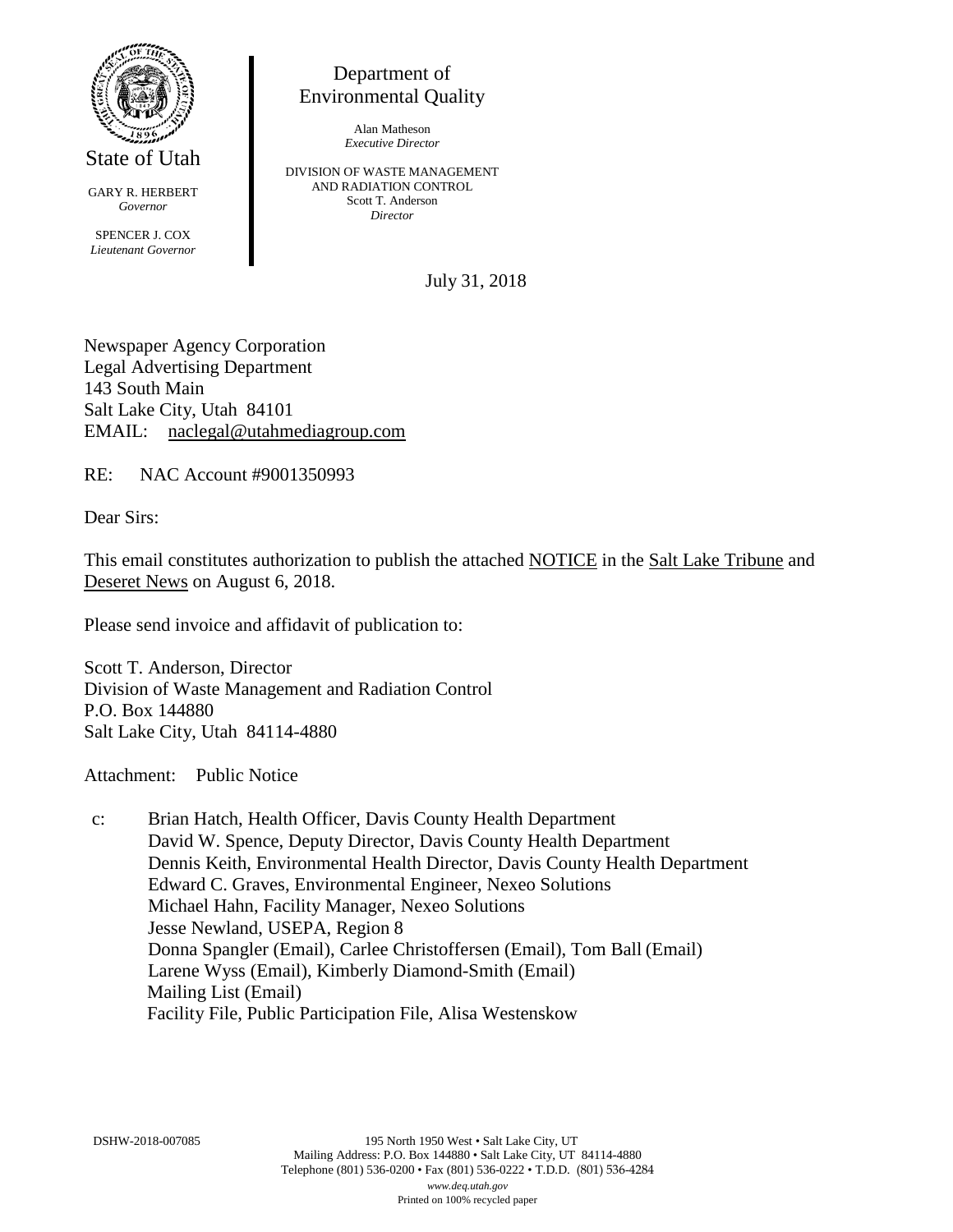

State of Utah

GARY R. HERBERT *Governor* SPENCER J. COX *Lieutenant Governor*

Environmental Quality

Alan Matheson *Executive Director*

Department of

DIVISION OF WASTE MANAGEMENT AND RADIATION CONTROL Scott T. Anderson *Director*

July 31, 2018

Standard Examiner 332 Standard Way P.O. Box 12790 Ogden, Utah 84412

Dear Sirs:

This email constitutes authorization to publish the attached NOTICE in the Standard Examiner on August 6, 2018.

Please send invoice and affidavit of publication to:

Scott T. Anderson, Director Division of Waste Management and Radiation Control P.O. Box 144880 Salt Lake City, Utah 84114-4880

Attachment: Public Notice

c: Brian Hatch, Health Officer, Davis County Health Department David W. Spence, Deputy Director, Davis County Health Department Dennis Keith, Environmental Health Director, Davis County Health Department Edward C. Graves, Environmental Engineer, Nexeo Solutions Michael Hahn, Facility Manager, Nexeo Solutions Jesse Newland, USEPA, Region 8 Donna Spangler (Email), Carlee Christoffersen (Email), Tom Ball (Email) Kimberly Diamond-Smith (Email), Larene Wyss (Email) Mailing List (Email) Facility File, Public Participation File, Alisa Westenskow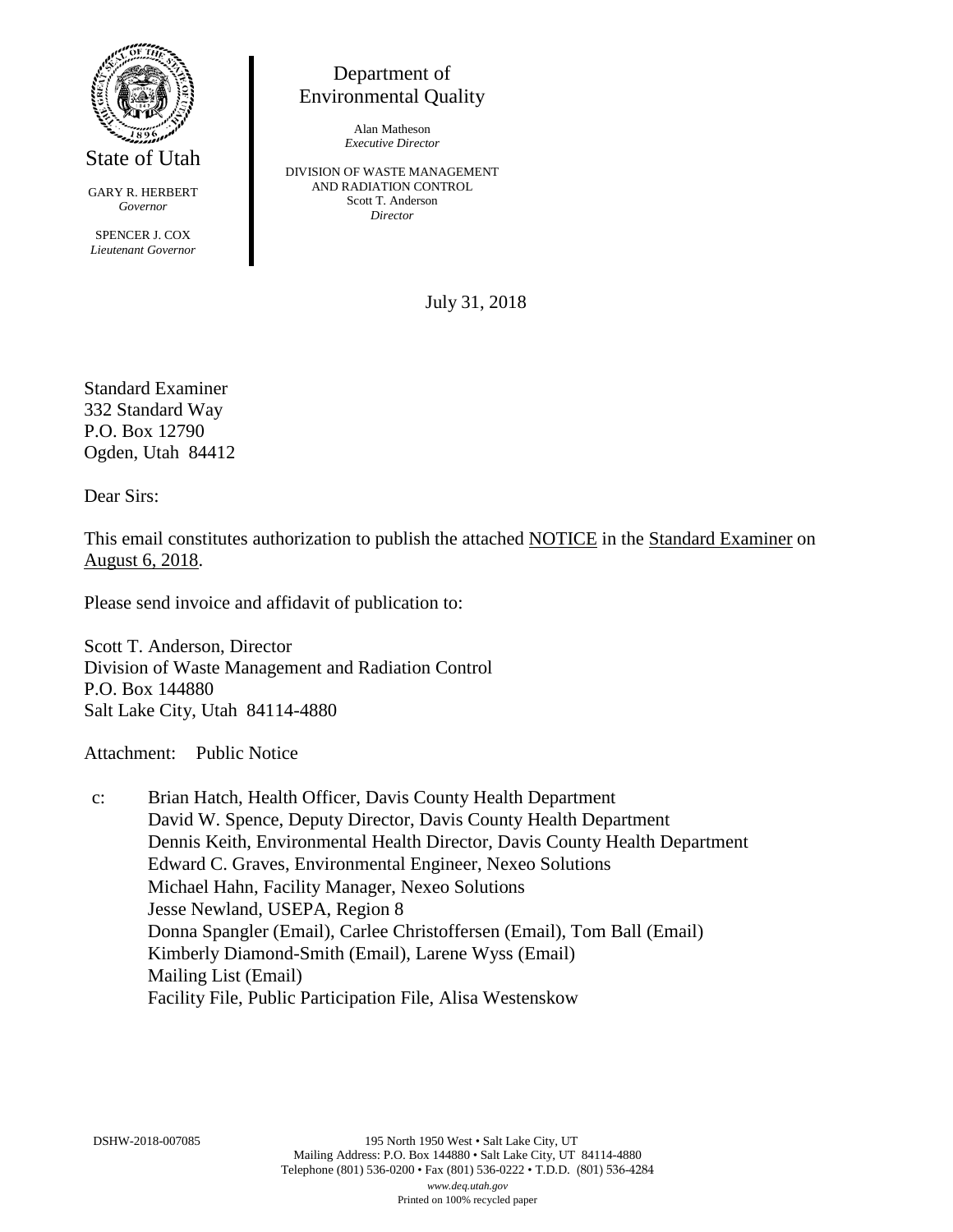#### NOTICE OF PUBLIC COMMENT

#### Nexeo Solutions, LLC – Permit Reissuance UTD048406144

The Director of the Division of Waste Management and Radiation Control is seeking public comment on an application from Nexeo Solutions, LLC to renew its Hazardous Waste Permit. The permit application has been reviewed by Division staff and a draft permit has been prepared.

The public comment period to receive comments on the draft permit will commence on August 7, 2018 and end on September 20, 2018. A public hearing has been scheduled at 6:00 p.m. on Wednesday, September 12, 2018 at Clearfield City Hall Multi-Purpose Room, 55 South State Street Clearfield, UT

Documents related to this application can be reviewed at the following location:

Utah Department of Environmental Quality (Multi Agency State Office Building) Division of Waste Management and Radiation Control 195 North 1950 West, 2nd Floor Salt Lake City, Utah

For the public's convenience, an unofficial copy of the draft permit is available on the Internet at "https://deq.utah.gov/waste-management-and-radiation-control/waste-management-radiation-control-publicnotices".

Written comments will be accepted if received by 5:00 p.m. on September 20, 2018 and should be submitted to the address below. Comments can also be hand delivered to the Division address above and must be received by 5:00 p.m. on September 20, 2018.

Scott T. Anderson, Director Division of Waste Management and Radiation Control Department of Environmental Quality P.O. Box 144880 Salt Lake City, Utah 84114-4880

.

Comments can also be sent by electronic mail to: "dwmrcpublic@utah.gov". Comments sent in electronic format should be identified by putting the following in the subject line: Public Comment on Nexeo Solutions Draft Permit. All documents included in comments should be submitted as ASCII (text) files or in pdf format.

Under Utah Code Section 19-1-301.5, a person who wishes to challenge a Permit Order may only raise an issue or argument during an adjudicatory proceeding that was raised during the public comment period and was supported with sufficient information or documentation to enable the Director to fully consider the substance and significance of the issue.

For further information, contact Karen Wallner of the Division of Waste Management and Radiation Control at (801) 536-4279. In compliance with the Americans with Disabilities Act, individuals with special needs (including auxiliary communicative aids and services) should contact Kimberly Diamond-Smith, Office of Human Resources at (801) 536-4285, Telecommunications Relay Service 711, or by email at "kdiamondsmith@utah.gov".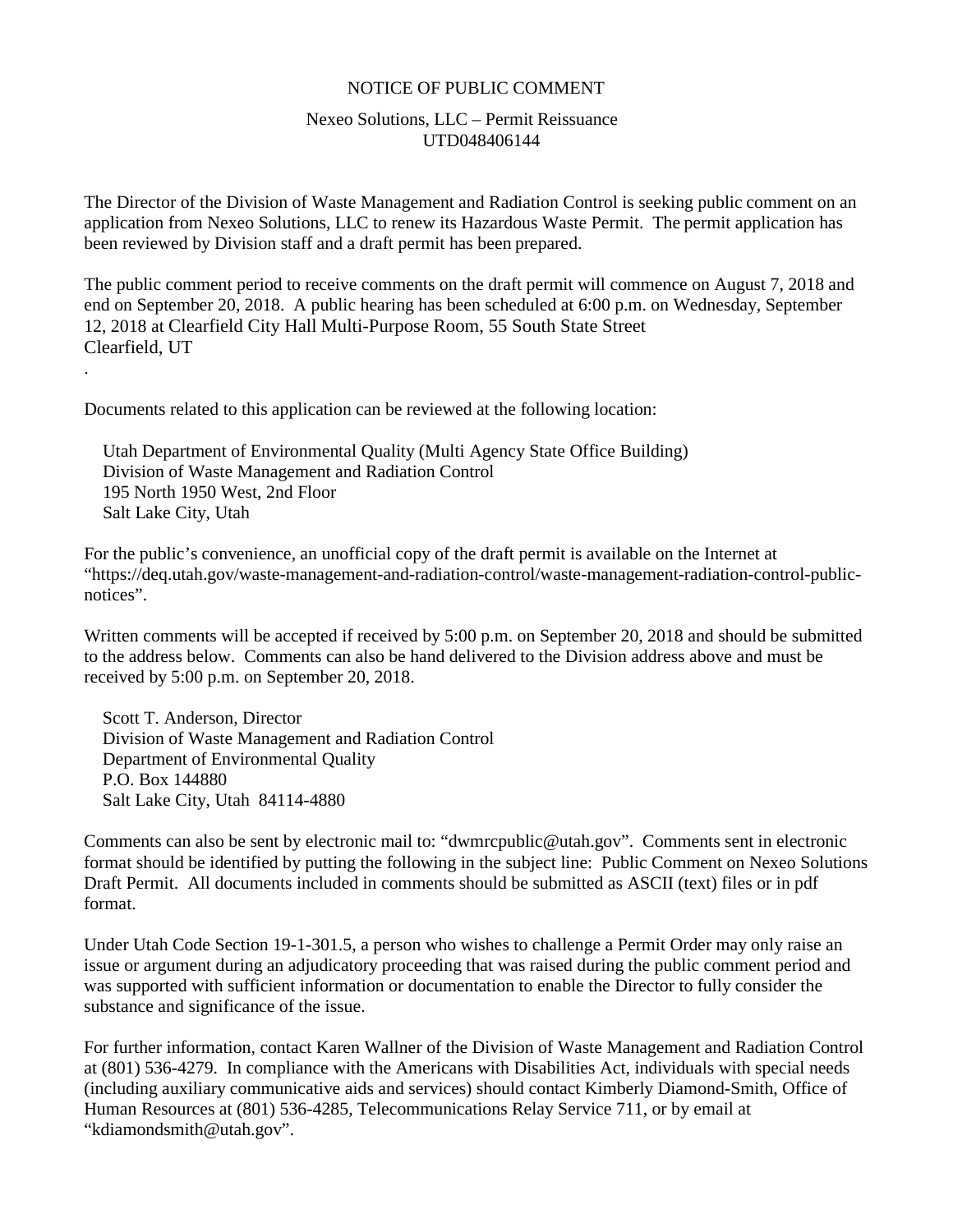

GARY R. HERBERT *Governor*

SPENCER J. COX *Lieutenant Governor*

## Department of Environmental Quality

Alan Matheson *Executive Director*

DIVISION OF WASTE MANAGEMENT AND RADIATION CONTROL Scott T. Anderson *Director*

July 31, 2018

Deanne Tetzl, National Sales Rep Cell: (801) 580-6187 | Work: (801) 575-7231 Dtetzl@ksl.com KSL.com 55 North 300 West SLC, UT 84101

Dear Ms. Tetzl:

Enclosed is a public notice we would like aired on your radio station two separate times during the day on August 7, 2018: 1) between 5:00-10:00 a.m. and 2) between 7:00 p.m. and midnight .

Please send invoice and affidavit of airtime to:

Scott T. Anderson, Director Division of Waste Management and Radiation Control P.O. Box 144880 Salt Lake City, Utah 84114-4880

Enclosure: Public Notice

c: Brian Hatch, Health Officer, Davis County Health Department David W. Spence, Deputy Director, Davis County Health Department Dennis Keith, Environmental Health Director, Davis County Health Department Donna Spangler (Email), Carlee Christoffersen (Email), Tom Ball (Email), Kim Diamond-Smith (Email), Larene Wysee (Email) Facility File, Public Participation File, Alisa Westenskow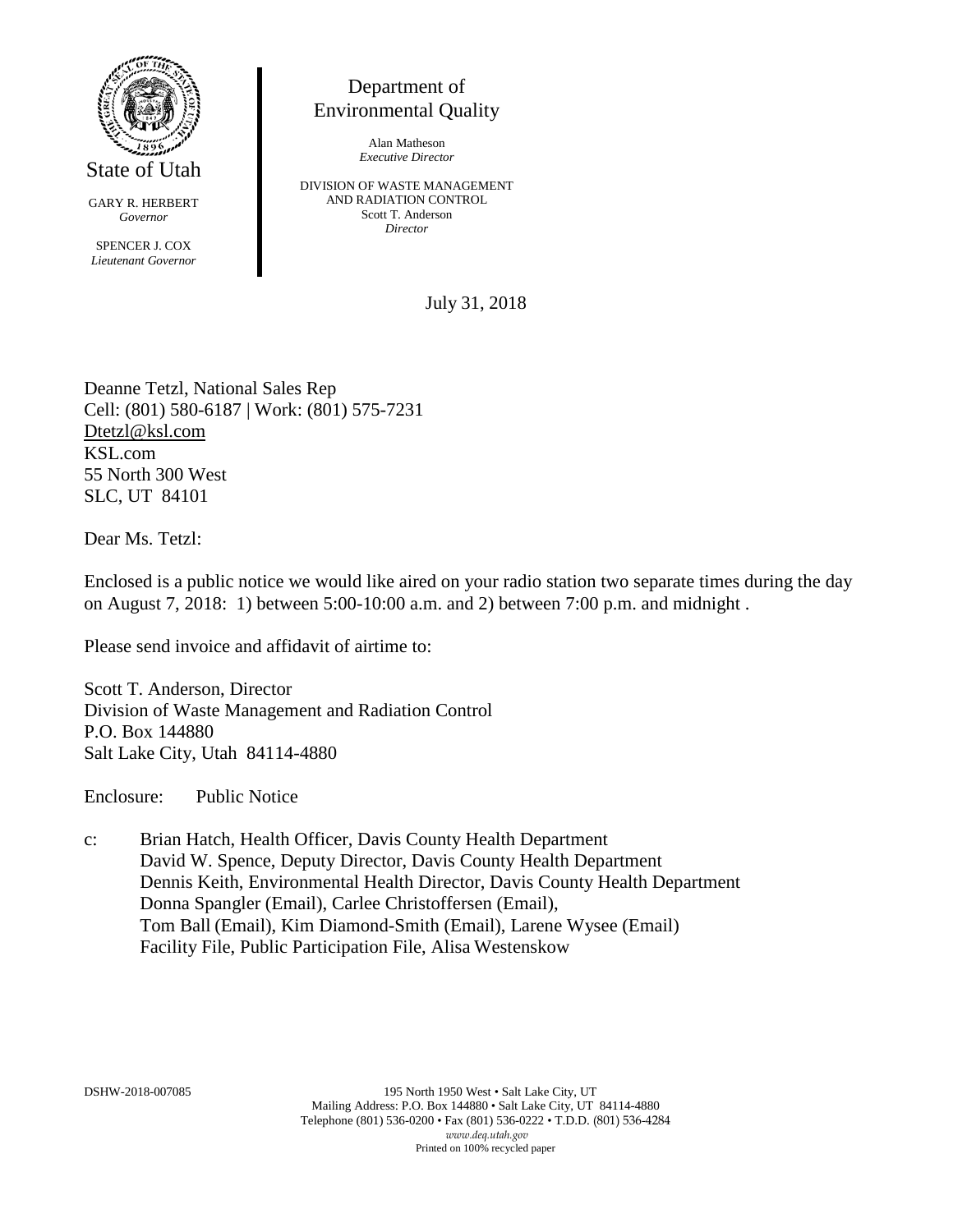#### **NOTICE**

The Director of the Division of Waste Management and Radiation Control is seeking comment on a draft Permit for the Nexeo Solutions, LLC facility in Davis County.

A public hearing on the draft Permit will be held September 12, 2018, at 6:00 p.m. Clearfield City Hall, Multi-Purpose Room, 55 South State Street, Clearfield.

A public comment period begins August 7, 2018 and ends September 20, 2018. A copy is available for review at the Multi Agency State Office Building, 195 North 1950 West, Salt Lake City.

For questions, contact Karen Wallner at (801) 536-4279. In compliance with the Americans with Disabilities Act, individuals with special needs (including auxiliary communicative aids and services) should contact Kimberly Diamond-Smith, Office of Human Resources at (801) 536-4285, Telecommunications Relay Service 711, or by email at "kdiamondsmith@utah.gov".

.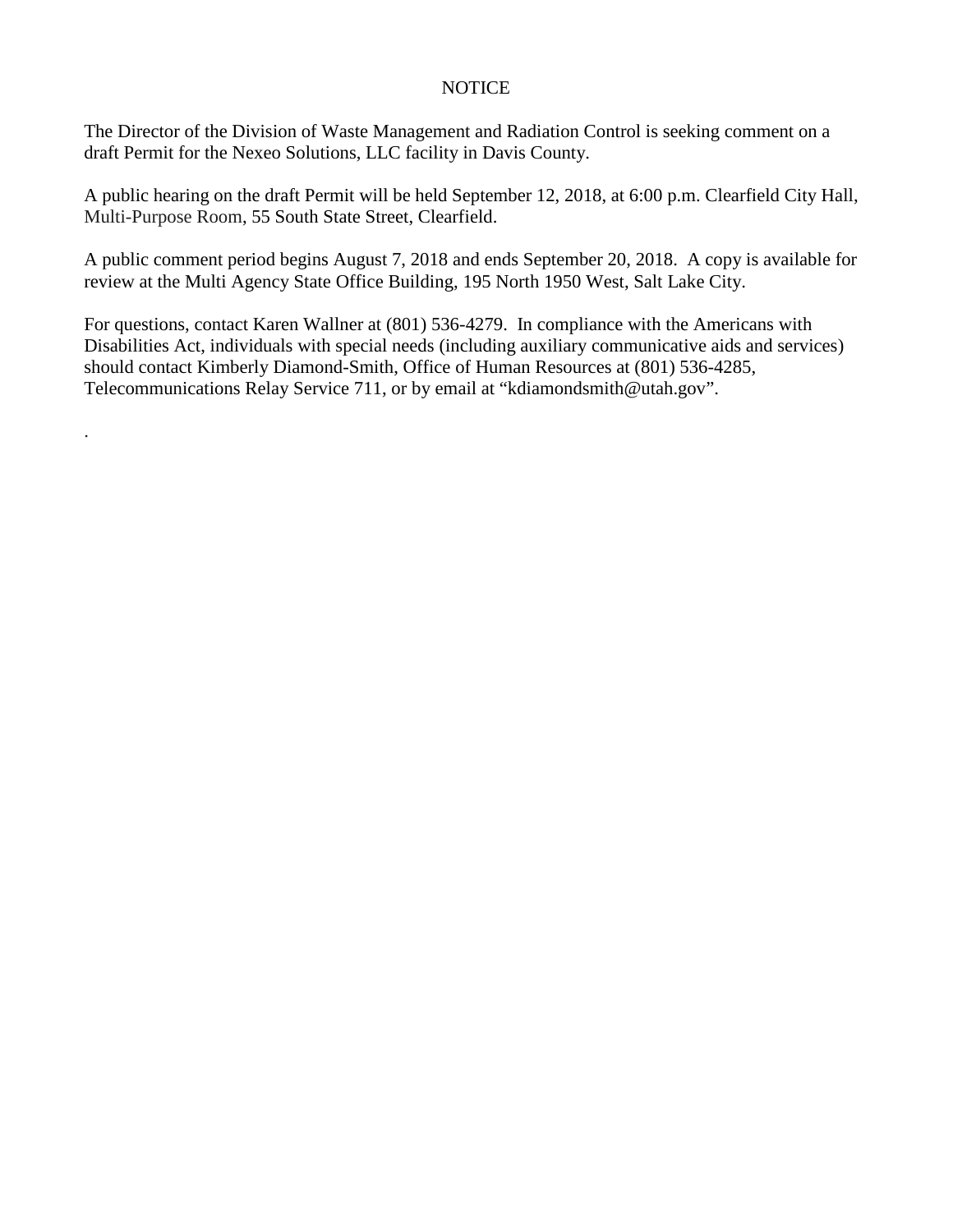

GARY R. HERBERT *Governor*

SPENCER J. COX *Lieutenant Governor*

## Department of Environmental Quality

Alan Matheson *Executive Director*

DIVISION OF WASTE MANAGEMENT AND RADIATION CONTROL Scott T. Anderson *Director*

## August 1, 2018

## CERTIFICATION OF MASS MAILING

Facility: Nexeo Solutions, LLC

Mail Notification Activity

1. Part B Hazardous Waste Operations Permit Renewal

I Kathy Lundy, certify that the attached DWMRC mass mail notification was sent to the Nexeo Soutions LLC. Mail list 8-2-18 by email and U.S. Postal service on August 2, 2018 in accordance with applicable rules in R315-15 and 124 through 273.

Enclosure: Email and Mail list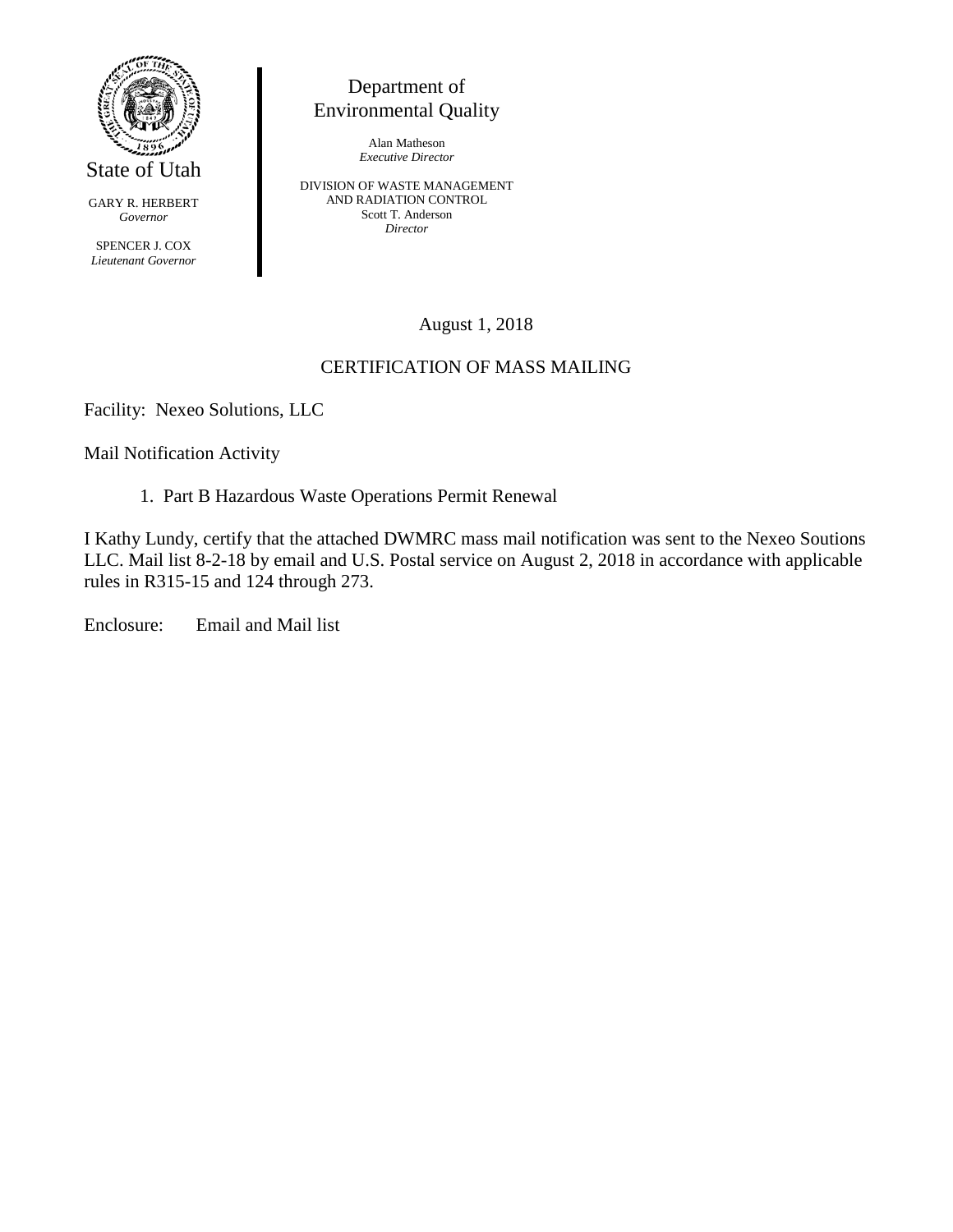## **NOTICE**

## Nexeo Solutions, LLC – Permit Reissuance UTD048406144

| <b>Proposed action</b>                          | Permit Reissuance                                                                                                                                                                                                                                                                                                                                                                                                                                                                                                                                                                                                                                                                                                                                                                                                                                                                                                                                                                                                                                                                                                                                                     |
|-------------------------------------------------|-----------------------------------------------------------------------------------------------------------------------------------------------------------------------------------------------------------------------------------------------------------------------------------------------------------------------------------------------------------------------------------------------------------------------------------------------------------------------------------------------------------------------------------------------------------------------------------------------------------------------------------------------------------------------------------------------------------------------------------------------------------------------------------------------------------------------------------------------------------------------------------------------------------------------------------------------------------------------------------------------------------------------------------------------------------------------------------------------------------------------------------------------------------------------|
| When is the public hearing?                     | A public hearing has been scheduled at 6:00 p.m. on Wednesday,<br>September 12, 2018 at Clearfield City Hall Multi-Purpose Room, 55 South<br><b>State Street Clearfield, UT</b>                                                                                                                                                                                                                                                                                                                                                                                                                                                                                                                                                                                                                                                                                                                                                                                                                                                                                                                                                                                       |
| Who can I talk to about the<br>proposed action? | Please contact Karen Wallner of the Division at (801) 536-4279 if you<br>have any questions concerning this draft permit.                                                                                                                                                                                                                                                                                                                                                                                                                                                                                                                                                                                                                                                                                                                                                                                                                                                                                                                                                                                                                                             |
| How long is the public comment<br>period?       | In accordance with R315-124-10(b) UAC, the public comment period is<br>allowed 45 days to review the draft approval and submit comments. The<br>public comment period will begin on August 7, 2018 and will end on<br>September 20, 2018.                                                                                                                                                                                                                                                                                                                                                                                                                                                                                                                                                                                                                                                                                                                                                                                                                                                                                                                             |
| Where can I see the draft permit?               | "https://deq.utah.gov/waste-management-and-radiation-control/waste-<br>management-radiation-control-public-notices"<br><b>or</b><br>Division of Waste Management and Radiation Control<br>Multi-Agency State Office Building<br>195 North 1950 West<br>Salt Lake City, Utah 84116                                                                                                                                                                                                                                                                                                                                                                                                                                                                                                                                                                                                                                                                                                                                                                                                                                                                                     |
| How do I comment on the draft<br>permit?        | Written comments, addressed to the Director of the Division of Waste<br>Management and Radiation Control, can be submitted in person at the<br>Division office listed above or mailed to the following address:<br>Scott T. Anderson, Director<br>Utah Division of Waste Management and Radiation Control<br>P.O. Box 144880<br>Salt Lake City, Utah 84114-4880<br>Written comments will be accepted until 5:00p.m.on September 20, 2018.<br>Comments can also be sent by electronic mail to:<br>"dwmrcpublic@utah.gov". Comments sent in electronic format should be<br>identified by putting the following in the subject line: Public Comment on<br>Nexeo Solutions Draft Permit. All documents included in comments<br>should be submitted as ASCII (text) files or in pdf format. Under Utah<br>Code Section 19-1-301.5, a person who wishes to challenge a permit order<br>may only raise an issue or argument during an adjudicatory proceeding<br>that was raised during the public comment period and was supported with<br>sufficient information or documentation to enable the director to fully<br>consider the substance and significance of the issue. |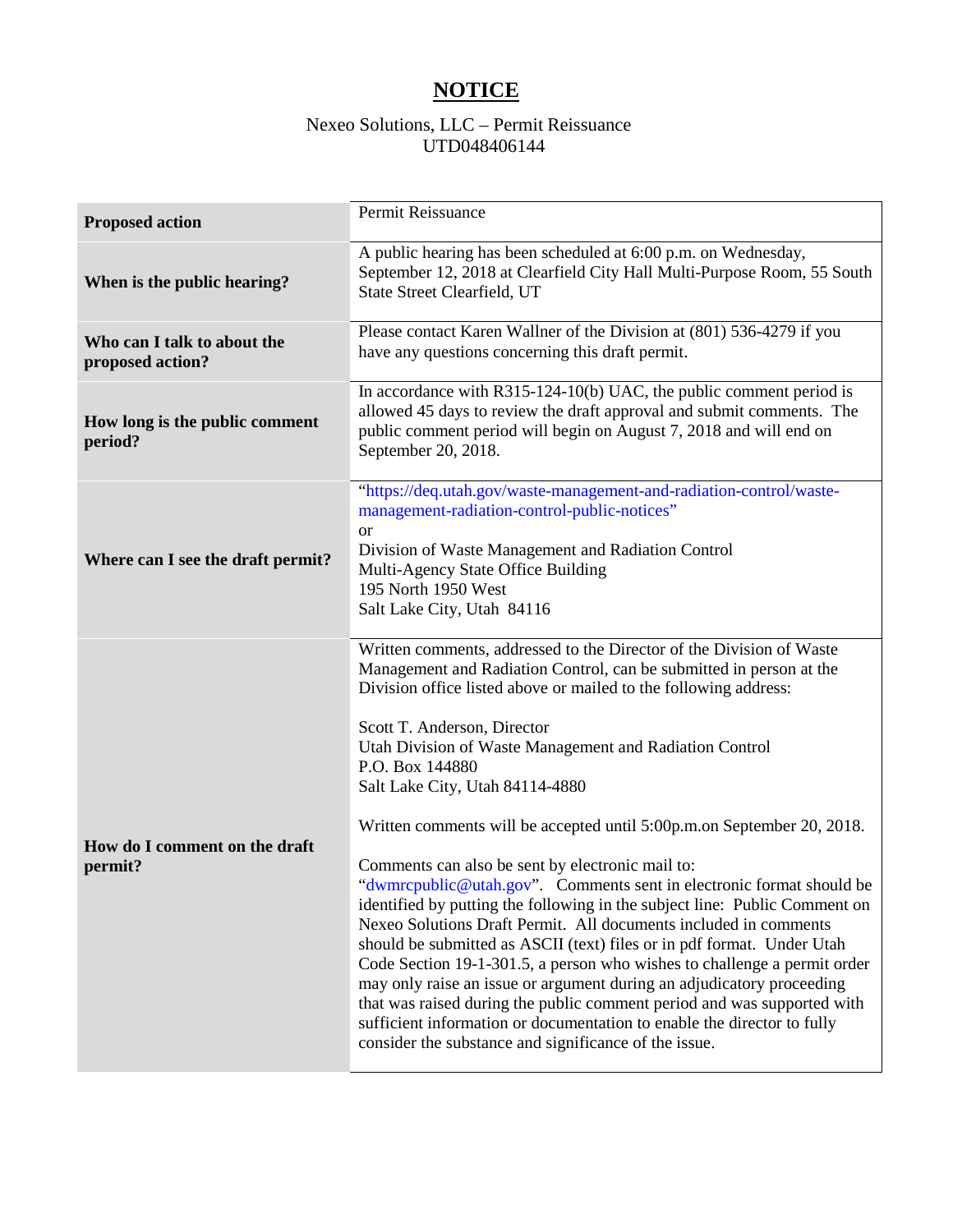

# Nexeo Solutions, LLC Draft Permit Renewal Fact Sheet

On April 18, 2017, Nexeo Solutions, LLC submitted an application to the Division of Waste Management and Radiation Control to renew its hazardous waste permit. The current permit was issued on October 17, 2007.

Nexeo Solutions operates a commercial hazardous waste transfer and storage facility in the Freeport Center, Clearfield, Utah which is located in Davis County. The facility is located approximately 1.6 miles west of Exit 334, the Freeport Center exit on Interstate 15.

The Division of Waste Management and Radiation Control has completed its review of the permit renewal application. A draft permit has been prepared and is available for review during the public comment period, which begins on August 7, 2018 and will conclude on September 20, 2018, at 5:00 p.m.

A public hearing to receive comment on the draft permit has been scheduled for 6:00 p.m. on September 12, 2018, in the Clearfield City Hall Multi-purpose Room, which is located at 55 South State Street Clearfield, Utah.

The fact sheet and draft permit are available for review during the public comment period at the following location:

Division of Waste Management and Radiation Control Multi Agency State Office Building 195 North 1950 West, 2nd Floor Salt Lake City, Utah

For the public's convenience, a copy of the fact sheet and draft permit is available online at: http://www.hazardouswaste.utah.gov/Public/PublicHearingsandComment Periods.htm

Written comments will be accepted if received by 5:00 p.m. on September 20, 2018 and should be submitted to the address below. Comments can also be hand delivered to the Division address above as long as they are received by 5:00 p.m. on September 20, 2018.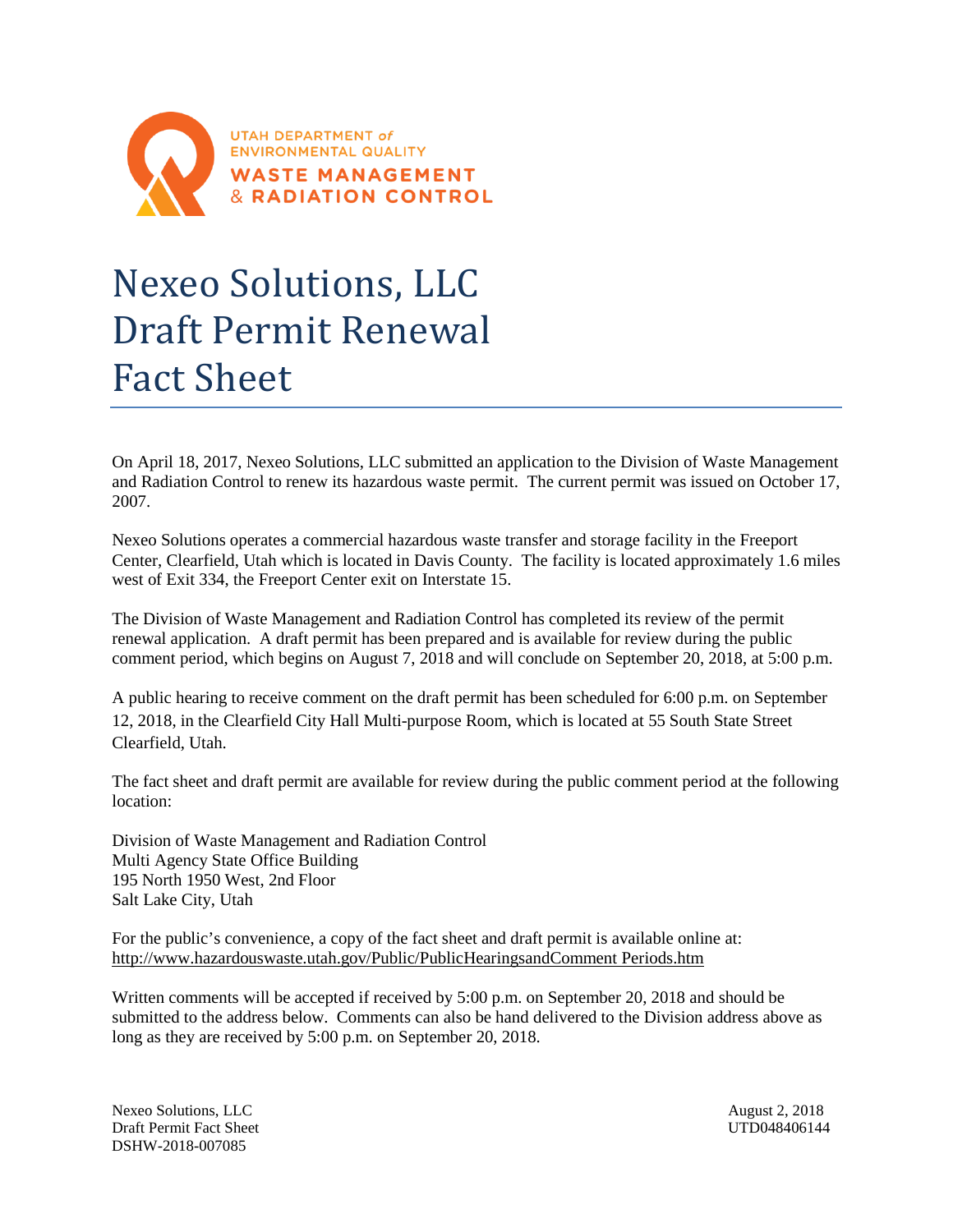Scott T. Anderson, Director Division of Waste Management and Radiation Control Department of Environmental Quality P.O. Box 144880 Salt Lake City, Utah 84114-4880

Comments can also be sent by electronic mail to: dwmrcpublic@utah.gov. Comments sent in electronic format should be identified by putting the following in the subject line: Public Comment on Nexeo Solutions, LLC Draft Permit Renewal. All documents included in comments should be submitted as ASCII (text) files or in pdf format.

Following the public comment period on the draft Nexeo Solutions, LLC (Nexeo) permit, all public comments will be evaluated and where appropriate will be included in the final decision on whether to reissue the permit. A final permit determination will then be made and the corresponding action taken.

Under Utah Code Section 19-1-301.5 a person who wishes to challenge a Permit Order may only raise an issue or argument during an adjudicatory proceeding that was raised during the public comment period and was supported with sufficient information or documentation to enable the director to fully consider the substance and significance of the issue.

The Nexeo facility is a permitted transfer and storage facility. Nexeo can manage RCRA waste streams. Waste is received and transported by truck. The facility is located at latitude 41° 06' 17" North and longitude 112° 02' 05" West. Nexeo has one permitted storage unit. All waste sent to the Nexeo facility is sent to other facilities for reclamation, treatment, and disposal.

The Draft Permit consists of three modules and 11 attachments. A summary of each is provided below with the significant changes from the review noted. In June 2016, Title R315 of the Utah Administrative Code waste substantially changed. Most of the changes involved modification of the Code references. This resulted in a document where the numbering system reflected, to a large extent, the numbering system used in the Code of Federal Regulations (CFR). As a result, a citation that began as 40 CFR 264.32(a) became R315-264-32(a). There are exceptions to the changes, but they are few.

Information that was included in the Permit to show that Nexeo had evaluated all required permit application contents that did not pertain to the Nexeo facility was deleted.

References to the Executive Secretary of the Division of Solid and Hazardous Waste have been changed throughout the Permit to the Director of the Division of Waste Management and Radiation Control.

#### Module 1, Standard Conditions

Waste analysis detail was moved to the Waste Analysis Plan, Attachment 1.

A clarification of the time frame (30 days) for providing requested information to the Director was added.

The period for record retention was modified to include an automatic extension during the course of any unresolved enforcement action regarding this facility.

A Corrective Action section was added to address releases of hazardous waste at the facility as the Corrective Action Module (Module 4) has been deleted from the permit.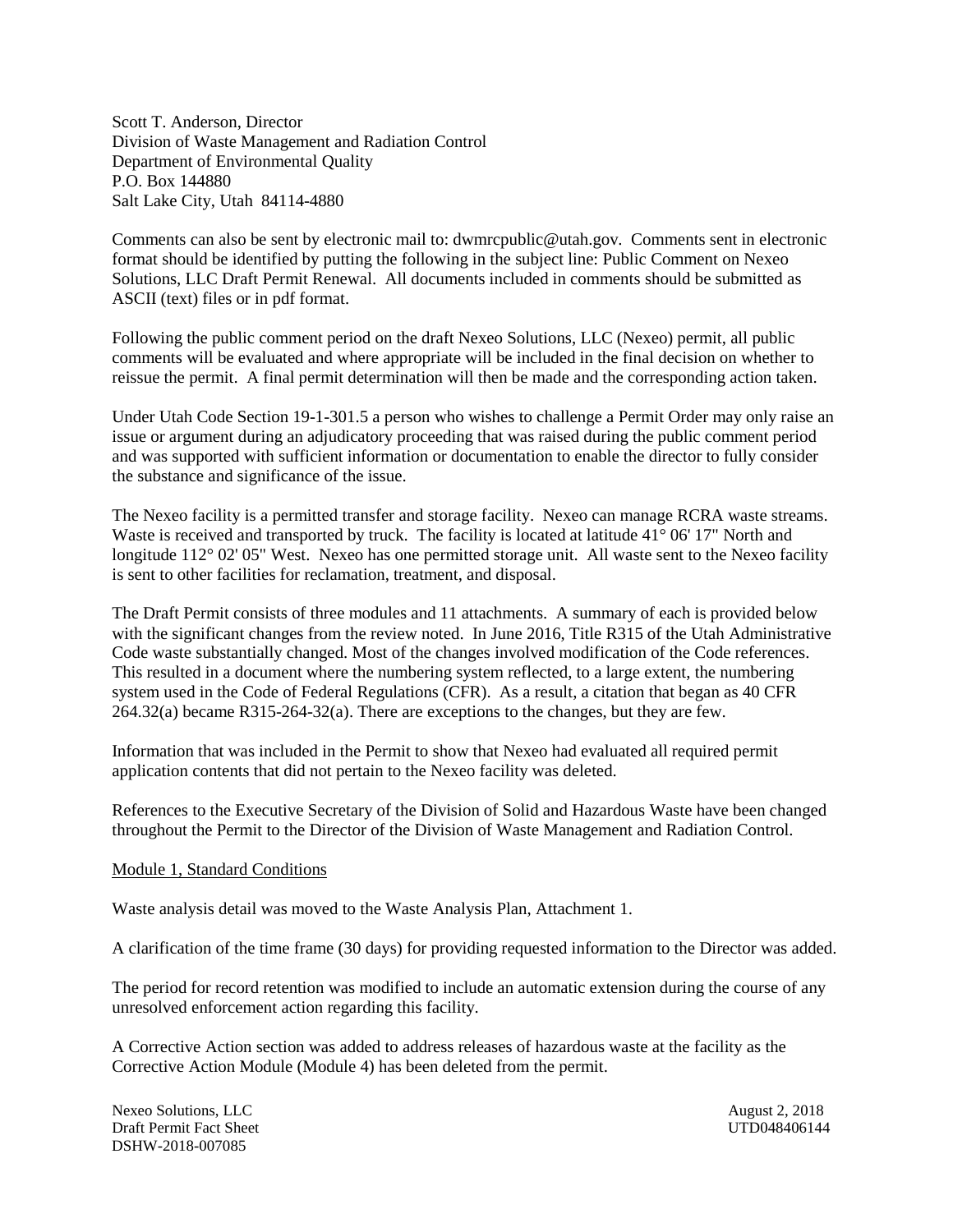A condition was added to address verification of new and modified Hazardous Waste Management Units in accordance with the approved design. Any construction not in accordance with designs and specifications approved in the Permit may require removal and replacement.

Language describing specific situations defining a significant discrepancy and requiring a manifest discrepancy report was added.

A section containing definitions was added to end of Module 1.

#### Module 2, General Facility Conditions

A condition was added that clarifies use of appropriate sampling and analytical methods.

A condition was added that clarifies the process for requesting an equivalent, substitute or additional analytical method.

A clarification for personnel training was added to not allow personnel to work unsupervised in positions dealing with or around hazardous waste until they have completed the training requirements.

Conditions which require update of the financial assurance mechanism were added.

#### Module 3, Storage and Processing in Containers

Nexeo requested a modification to Permit Condition III.J.1, Attachment 3, and Attachment 4 to remove the requirement for daily inspection of containers (i.e., change of frequency of an inspection schedule). DWMRC evaluated this request and determined that the focus of Permit Condition III.J.1 is the loading and unloading areas rather than the containers themselves. Based on the requirements in R315-264- 15(b)(4), the requested change will not be accepted and the area shall continue to be inspected daily when in use.

The title of Module 3 was changed to "Containers."

The list of hazardous wastes prohibited from storage under this Permit has been amended to include "Infectious Waste" and "Liquid PCB-containing Wastes."

#### Module 4, Corrective Action for Solid Waste Management Units and Schedule of Compliance

This module was deleted from the Permit. The Division completed a RCRA Facility Assessment of the former Ashland facility (now Nexeo facility). Based on the results of the assessment, Ashland conducted a RFI in 2005. As a result of the RFI, a No Further Action letter was issued to the facility. Additionally, a Corrective Action condition was added to Module 1to provide a mechanism to address releases at the facility.

#### Attachment 1 – Waste Characteristics and Waste Analysis Plan (WAP)

A paragraph was added to address handling of hazardous waste generated at the Nexeo facility.

Language was added to require screening for cyanide containing plating wastes (F007) which may also be characterized as a reactive waste (D003).

Nexeo Solutions, LLC<br>
Draft Permit Fact Sheet<br>
UTD048406144<br>
UTD048406144 Draft Permit Fact Sheet DSHW-2018-007085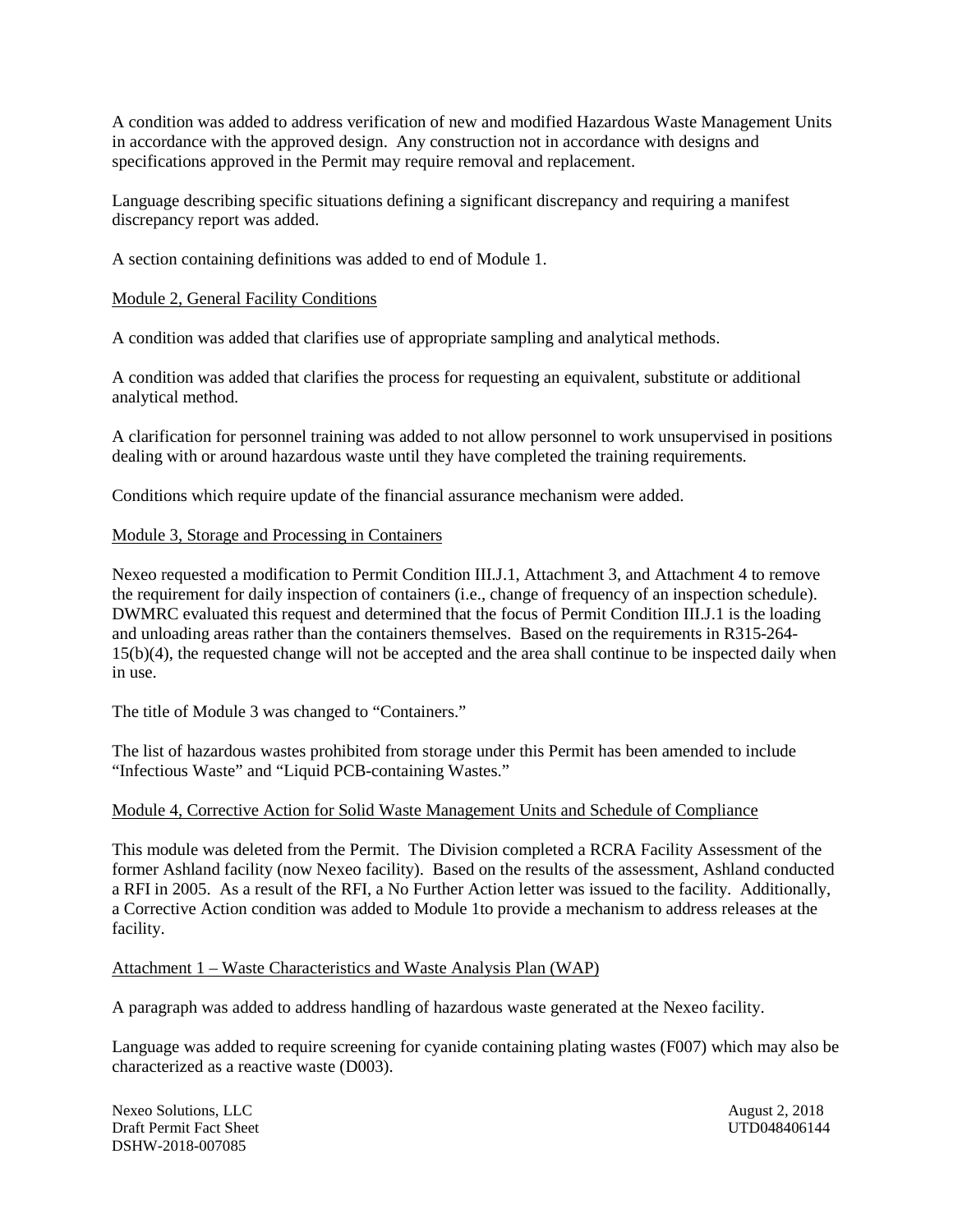A section was added to require segregation of Transfer-Only Wastes from the wastes stored under this Part B Operating Permit.

Infectious waste and liquid PCB containing waste were added to the list of prohibited wastes for storage under this Permit.

RCRA metals analysis was changed from analyte specific methods to general analysis by SW-846 method 6010.

#### Attachment 2 – Security Plan

No significant changes were made.

#### Attachment 3 – Inspection Plan

As discussed in the Module 3 change summary, Nexeo requested a modification to Attachment 3 (Section 2.1) to change the requirement for daily inspection of containers. DWMRC evaluated this request and determined that the loading and unloading areas shall continue to be inspected daily when in use based on the requirements in R315-264-15(b)(4). The requested change will not be accepted.

Changes were made to automatically extend the record retention period for logged inspections in the event of an enforcement action or as requested by the Director.

Changes were made to the Monthly Inspection Log referencing the Nexeo inspection forms that contain the number of pieces of equipment present at the facility and their locations.

#### Attachment 4 – Spill Prevention control and Countermeasure and RCRA Contingency Plan

As discussed in the Module 3 change summary, Nexeo requested a modification to Attachment 4 (Section 10.0) to change the requirement for daily inspection of containers. DWMRC evaluated this request and determined that the loading and unloading areas shall continue to be inspected daily when in use based on the requirements in R315-264-15(b)(4). The daily inspections must be documented as well. The requested change will not be accepted.

A paragraph was added to specify how spilled material captured in the retention basin will be handled.

The list of Emergency Incident Commanders was renamed Emergency Coordinators.

An Evacuation Map of the Nexeo facility has been added.

Attachment 5 – Preparedness and Prevention Plan

No significant changes were made.

Attachment 6 – Facility Information

The original attachment was deleted from the Permit as this information was required for obtaining the initial permit and is not required for permit renewal.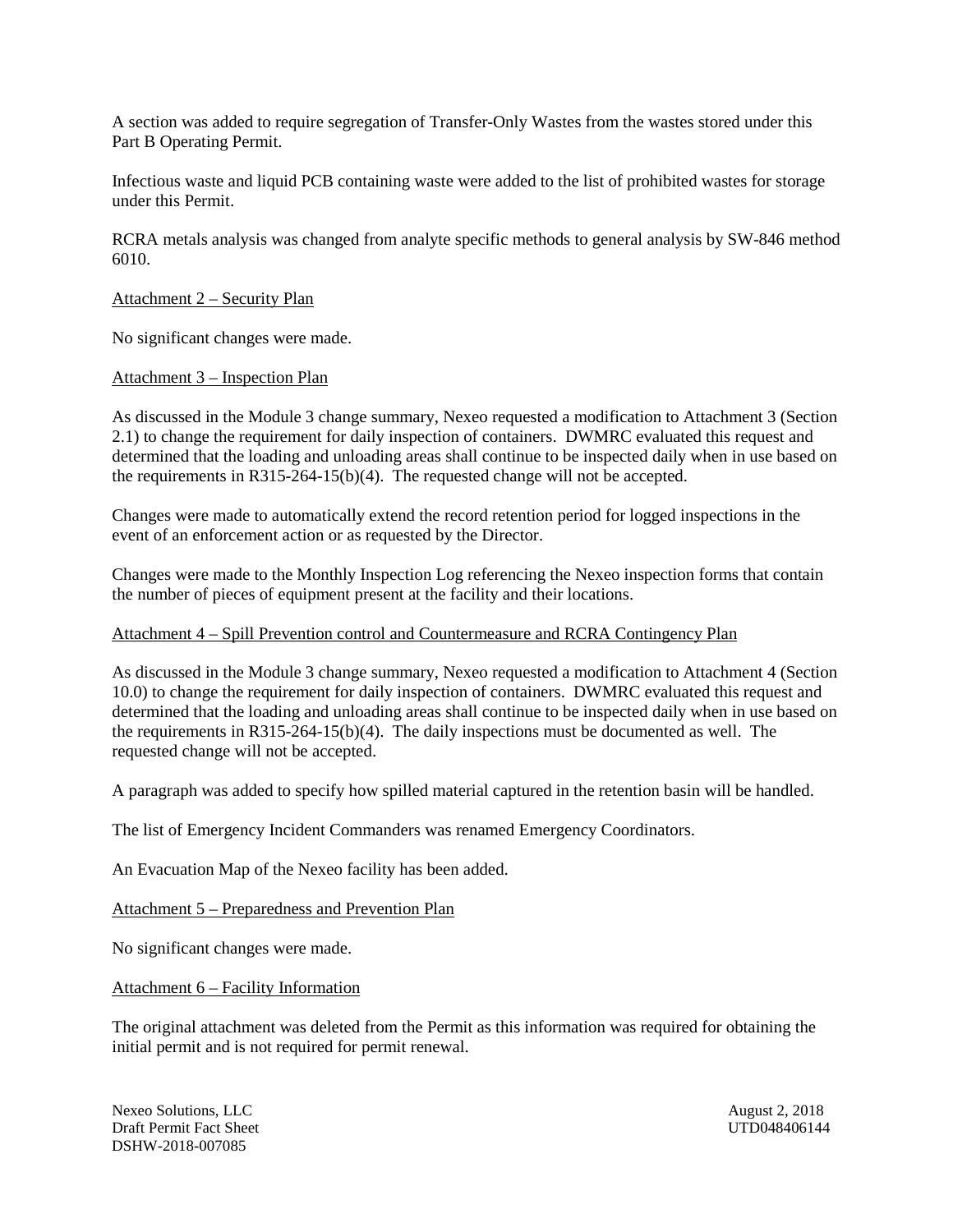#### Attachment 6 – Training Plan

This attachment was renumbered and renamed "Attachment 6" and contains the information from the original Module 7 Training Plan.

No significant changes were made to the training plan information.

#### Attachment 7 – Closure, Post-Closure Plans, and Cost Estimates

This attachment was originally numbered Attachment 8 and was renumbered as Attachment 7.

Nexeo requested a modification to Section 1.5.2 in the Closure Plan to clarify the rinsate sampling and analysis for decontamination procedures. Nexeo has also updated closure costs to reflect current costs and changes to the closure plan. These changes have been included in the draft Permit.

Changes were made to the Closure Performance Standard to require modification of the Closure Plan to add detailed procedures for sampling and decontamination or removal of all contaminated soil, groundwater, equipment and structures. A sampling and analysis plan must be submitted to the Director prior to any sampling activities. Additionally, the Director may require baseline sampling prior to initiating closure.

Changes were made to Section 1.5.2 to require: inspection of the entire surface areas of the CSU and hazardous waste handling equipment for evidence of any spills; review of the operating record to identify the location of any spills; and conduct soil sampling if cracks, holes or evidence of potential leakage is documented.

A change was made to specify that necessary changes to the closure plan will require submission of a modified closure plan for Director approval at least forty-five (45) days prior to the date on which closure of the regulated unit is expected to begin.

#### Attachment 8 – Financial Assurance

This attachment was originally numbered Attachment 9 and was renumbered as Attachment 8.

The financial assurance mechanism was changed from a closure trust fund to a letter of credit and standby trust.

#### Attachment 9 – Container Storage

This attachment was originally numbered Attachment 10 and was named "Process Information". renumbered and renamed "Attachment 9 – Container Storage".

Management practices for locating specific containers of waste at the facility have been modified by removing the requirement for use of the grid container location system.

#### Attachment 10 – SWMU Map Drawing No. 71030-ZD-005

This attachment was originally numbered Attachment 11 and was renumbered Attachment 10.

No significant changes were made to this attachment.

Nexeo Solutions, LLC<br>
Draft Permit Fact Sheet<br>
UTD048406144<br>
UTD048406144 Draft Permit Fact Sheet DSHW-2018-007085